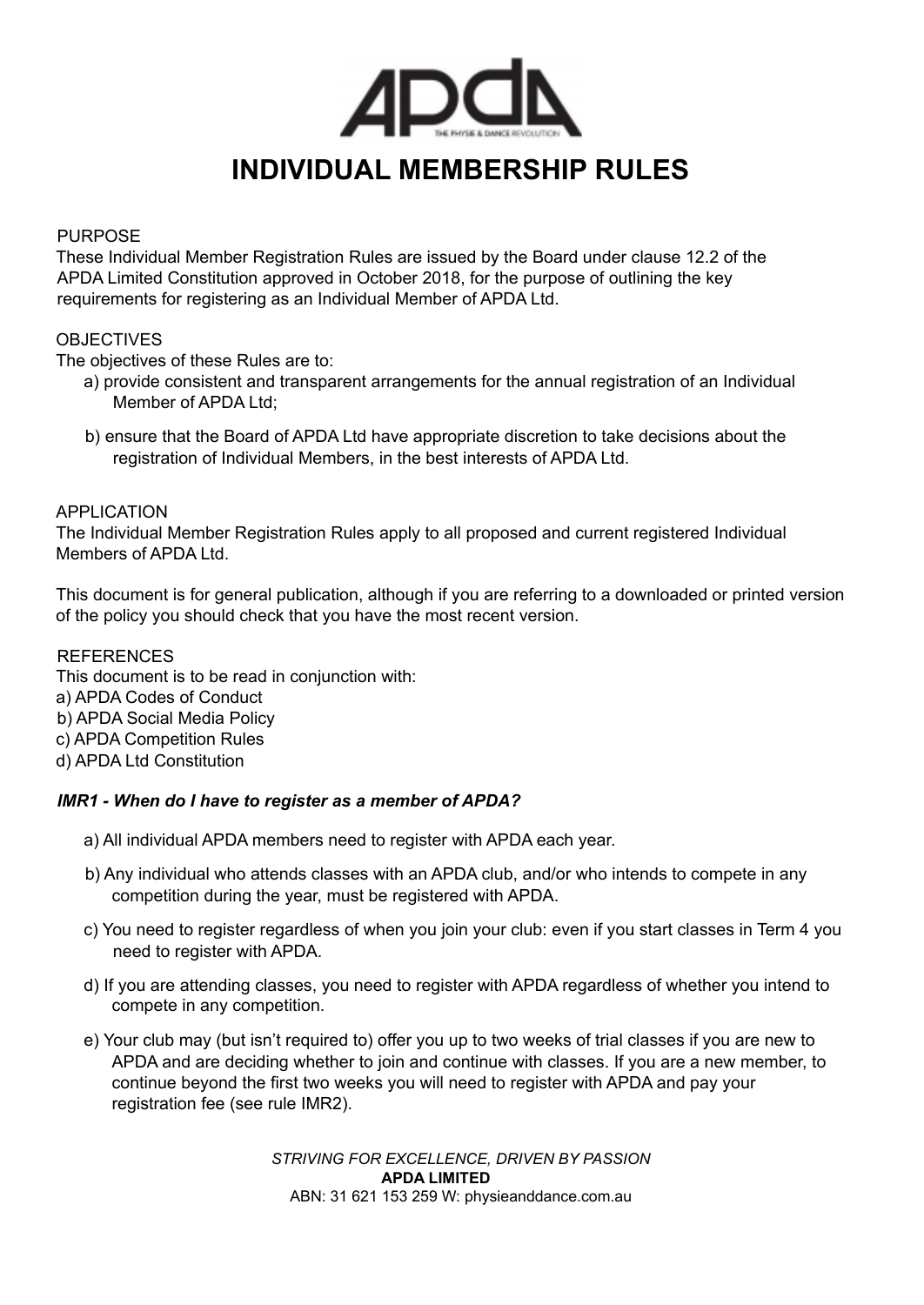

f) Continuing members need to register and pay their registration fee by the time set by APDA Management.

g) You can only register with one APDA club at a time, and generally can only register with one APDA club per calendar year (see rule IMR3 for guidance about switching clubs).

## *IMR2 - What do I need to do to register as a member of APDA?*

- a) You will need to complete the registration form provided by APDA (or through your club), either online or paper. You need to ensure that you provide all the requested information on that form, or it may affect your registration and/or your ability to participate in competitions.
- b) You must ensure you register yourself or your child in the correct age group or status, as set out in the Competition Rules.
- c) You must pay the registration fee allocated by APDA, at the time you register. Registration fees must be paid in full and are non-refundable, even if you stop classes during the year. Members who are new to APDA, and commence classes part way through the year, will be eligible for pro-rated registration fees as outlined at Attachment A. Pro-rated fees do not apply to returning members (even if they are late joining classes through the year), and are subject to the 'two-week trial' rule at rule IMR1(e).
- d) You need to agree to comply with APDA rules and guidelines as part of your registration, including Codes of Conduct, Competition Rules, and Social Media Policy.
- e) If you are a parent or guardian registering a child under 18, it is also a condition of registering the member that YOU agree to comply with Codes of Conduct and Social Media Policy. It is important that you understand that if you breach these policies your child's registration, or ability to enter competitions, may be affected.

#### *IMR3 - What if I want or need to switch clubs?*

If you want to transfer clubs during a calendar year, you need to apply to the APDA Compliance Manager (compliance@physieanddance.com.au) in writing, providing your reasons for transferring clubs. You need to have a legitimate reason, such as:

- a) You are changing your address, and the new club is closer to your new home address (you would need to provide evidence of this);
- b) Irreconcilable differences with your current club that prevent you from attending classes.

If you want to transfer clubs at the start of a calendar year, you need to advise APDA on your registration form that you are transferring clubs (noting the names of your previous club and new club).

In the case of a transfer, APDA will usually ask your old club for clearance before processing your transfer registration: this is to ensure that you are not leaving your old club with outstanding debts.

You must be registered with the club that you attend classes with.

For example, if you move interstate mid-year, you can't attend classes with a new club but stay registered *with your old club for the rest of the year.*

> *STRIVING FOR EXCELLENCE, DRIVEN BY PASSION* **APDA LIMITED** ABN: 31 621 153 259 W: physieanddance.com.au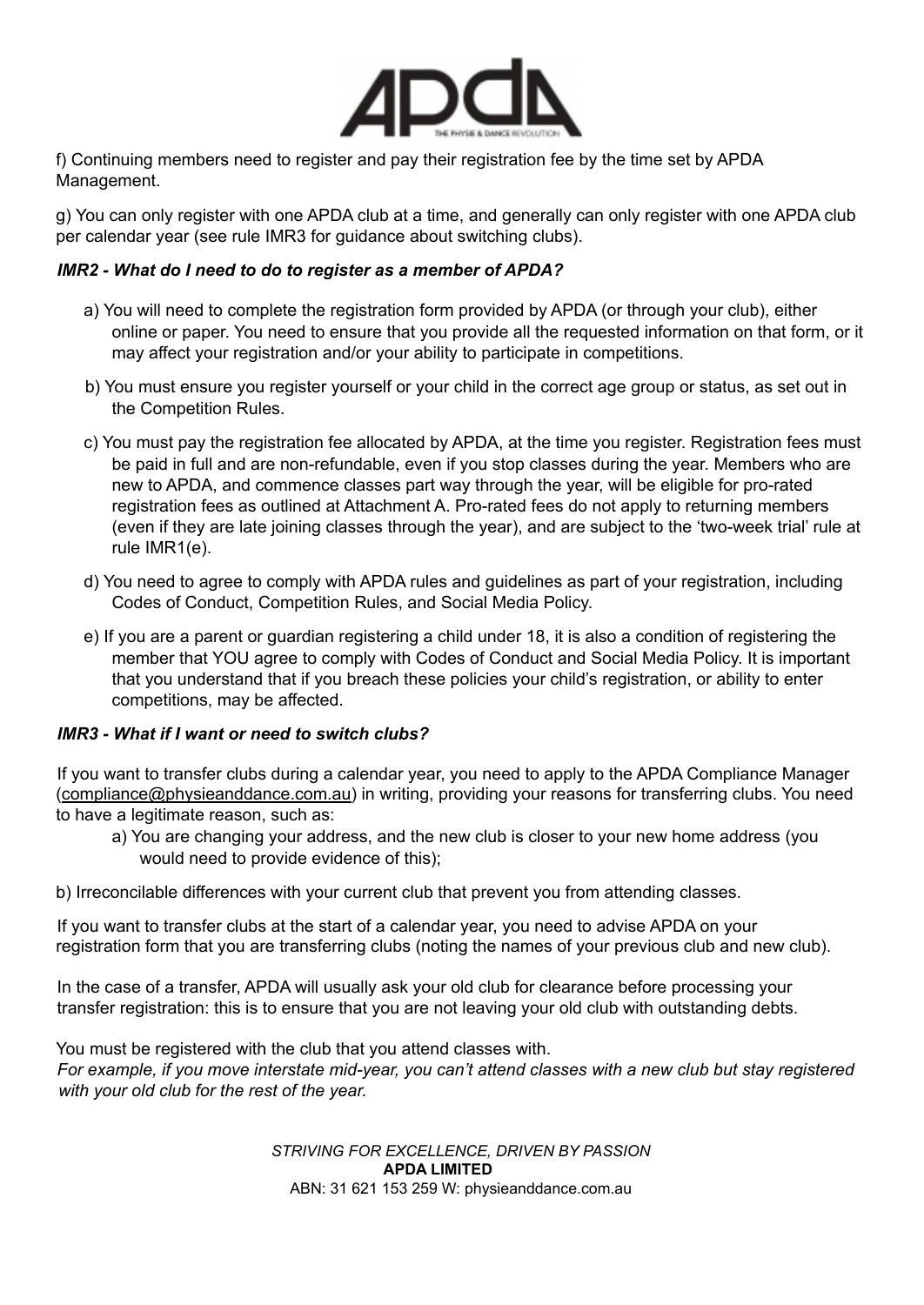

# *IMR4 - What do I need to do to maintain my registration with APDA?*

You need to:

- a) Register each year and pay the required registration fees;
- b) Comply with the Codes of Conduct, Competition Rules, these Individual Member Registration Rules, and Social Media Policy.

## *IMR5 – What if I don't or can't meet the requirements for Individual Members?*

If you don't or can't meet the requirements in these Rules, the Board of APDA might: a) suspend or terminate your registration as an Individual Member at anytime;

b) prevent you from entering competitions.

There may also be other APDA policy documents that set out other consequences for not meeting these requirements (such as other sanctions for breaching a Code of Conduct, or consequences for breaching Competition Rules or the Social Media Policy).

## *IMR6 – How does the Board work out if I haven't met the requirements?*

The Board of APDA supports all members participating in APDA, if that's what they want to do, and doesn't take suspension or termination of Individual Member registration lightly, but you need to be aware that the Board will act in the best interests of APDA.

If the Board is considering suspending or terminating your Individual Member registration, for one of the reasons outlined in these Rules, then:

a) You will be told that the Board is considering suspending or terminating your registration;

b) You will be told why that is the case, and you will be able to write to the Board about the matter (e.g. you'll be able to tell the Board why you think suspension or termination shouldn't be considered);

- c) If the issue is something you can fix (for example, you forgot to register as an Individual Member by the right date) you will be given a reasonable opportunity to fix it;
- d) The Board will take into account how serious the issue is, and whether it's a one-off issue or a recurring problem. For example, the Board usually wouldn't consider terminating Individual Member registration because of a minor one-off breach of a Code of Conduct, but might consider it for serious or ongoing issues, such as dishonesty in registering in the correct section or age group, or actions that clearly bring APDA into disrepute;
- e) The Board might ask someone (either within APDA or externally to investigate or look into a matter and report to the Board (for example, investigating a breach of a Code of Conduct) before deciding to suspend or terminate a person's Individual Member registration.

**Important note:** Where these Rules say that the Board will consider something, the Board will take into account anything that these Rules say is relevant. They are also able to exercise discretion to take into account any other matters that are relevant, to make sure that they act in the best interests of APDA Ltd as a whole.

> *STRIVING FOR EXCELLENCE, DRIVEN BY PASSION* **APDA LIMITED** ABN: 31 621 153 259 W: physieanddance.com.au